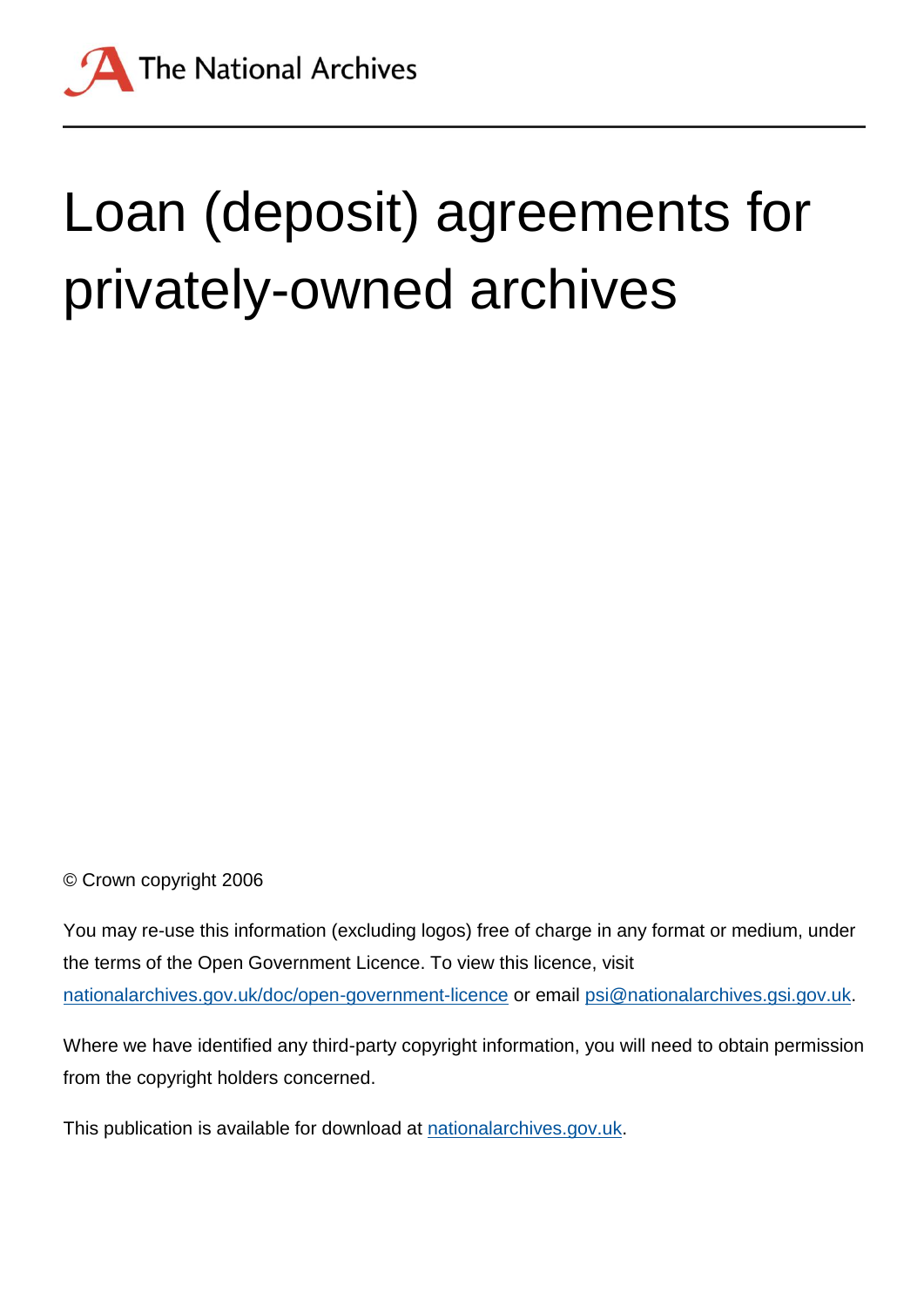## **Contents**

# <span id="page-1-0"></span>**1 Introduction**

The purpose of this guidance is to:

- i. advise record repositories on the reasons why a Loan Agreement should be drawn up with the depositor<sup>1</sup> of privately-owned archives
- ii. provide some guidance on how to go about writing a Loan Agreement for deposited, privately-owned archives
- iii. set out the factors that need to be considered when drafting a Loan Agreement for deposited, privately-owned archives

# <span id="page-1-1"></span>**2 Some working assumptions**

Certain things must be taken as read when using this guidance:

#### **Acquisition**

<u>.</u>

- Record repositories typically acquire archives by:
	- (i) transfer from their parent authority (in the case of its own archives)

 $1$  For the purposes of this guidance, the depositor is assumed to be the owner of the archive collection or his authorised agent and the term depositor is used throughout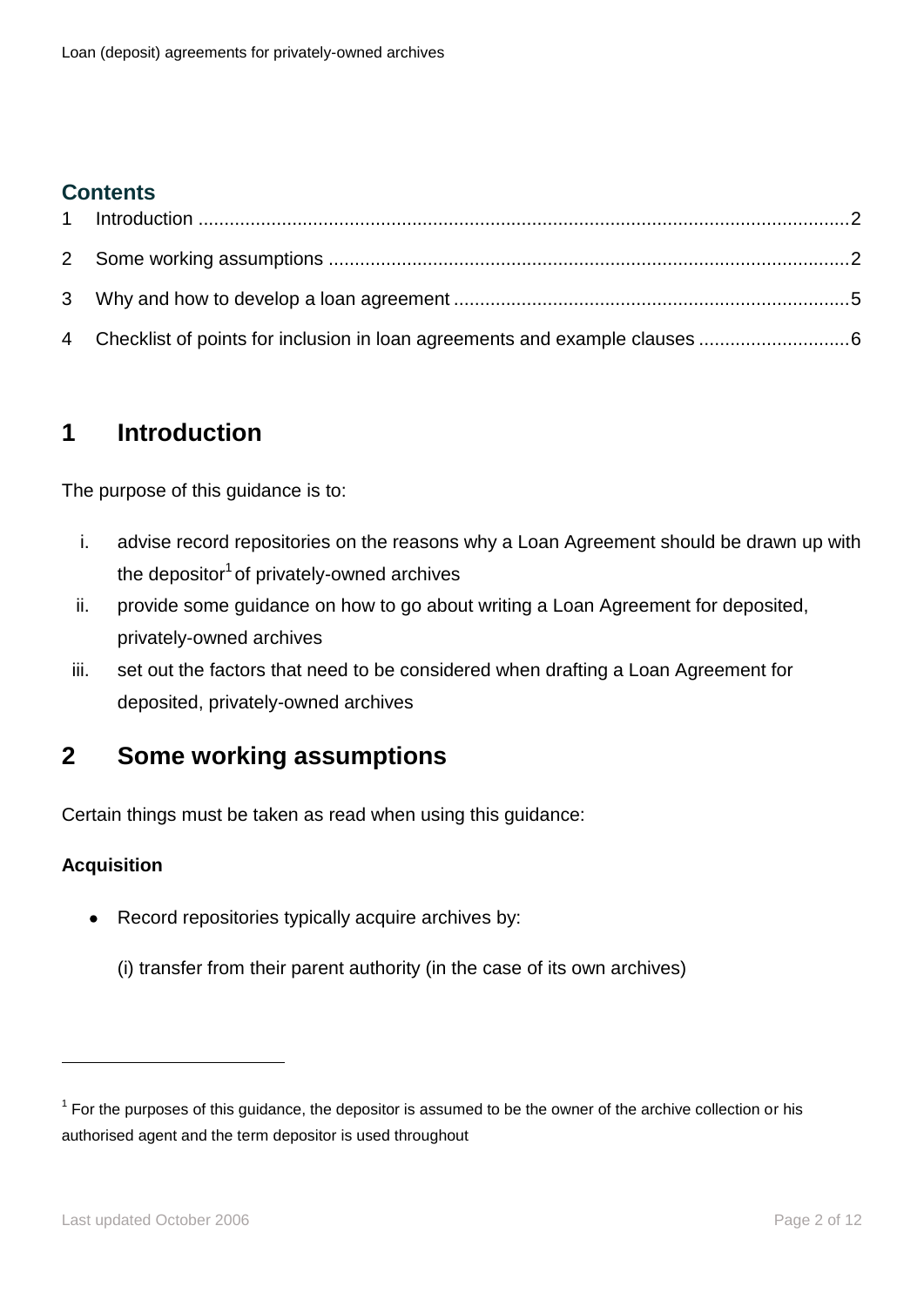(ii) transfer from outside bodies and individuals (as in the case of Acceptance in Lieu allocations or in the restitution of material which had strayed from official custody).

(iii) statutory deposit, in which case the archives are held according to the requirements of specific legislation

(iv) loan, in which case the archives are in the custody of the repository or its parent body but remain in the ownership of an external individual or organisation

(v) gift, bequest or purchase, in which case the archives usually pass outright into the ownership of the repository or the organisation of which it is a part

This guidance deals only with archive collections falling within categories (i) - (iv).

- The status of any archives received by the repository should be agreed at the outset. Deposits of private archive collections should be identified clearly as a gift, purchase or bequest (usually involving a transfer of ownership) or a loan.
- The term 'permanent loan' has caused many problems<sup>2</sup>. Its inclusion in previous Loan  $\bullet$ Agreements, whether formal or informal, has led to misunderstandings between depositors and repositories, and between repositories and grant-awarding bodies, when material originally held on loan has subsequently been offered for sale. The term 'permanent loan' should be avoided in any new Loan Agreements, and should be regarded as unsound in any existing agreements, which may therefore need to be renegotiated.
- Gifts, bequests, or if necessary purchases, are preferable to loans. By this means  $\bullet$ repositories will secure ownership of the archive collections in question, gain the freedom to manage them at their own discretion and avoid potential difficulties over the expenditure of public money, for example on the conservation of privately-owned archives collections that might subsequently be withdrawn and sold. Note, however, that certain reserved rights may apply to archives that pass into the repository's ownership. Care should be taken in particular in respect of copyright, which will not automatically pass with ownership

 $2$  The term 'permanent loan' is a contradiction in terms and as a result causes many problems with interpretation. If something is a loan, by definition it cannot be made permanently as there is a residual right to recall the item. If there is a residual right to recall the item then it is not loaned permanently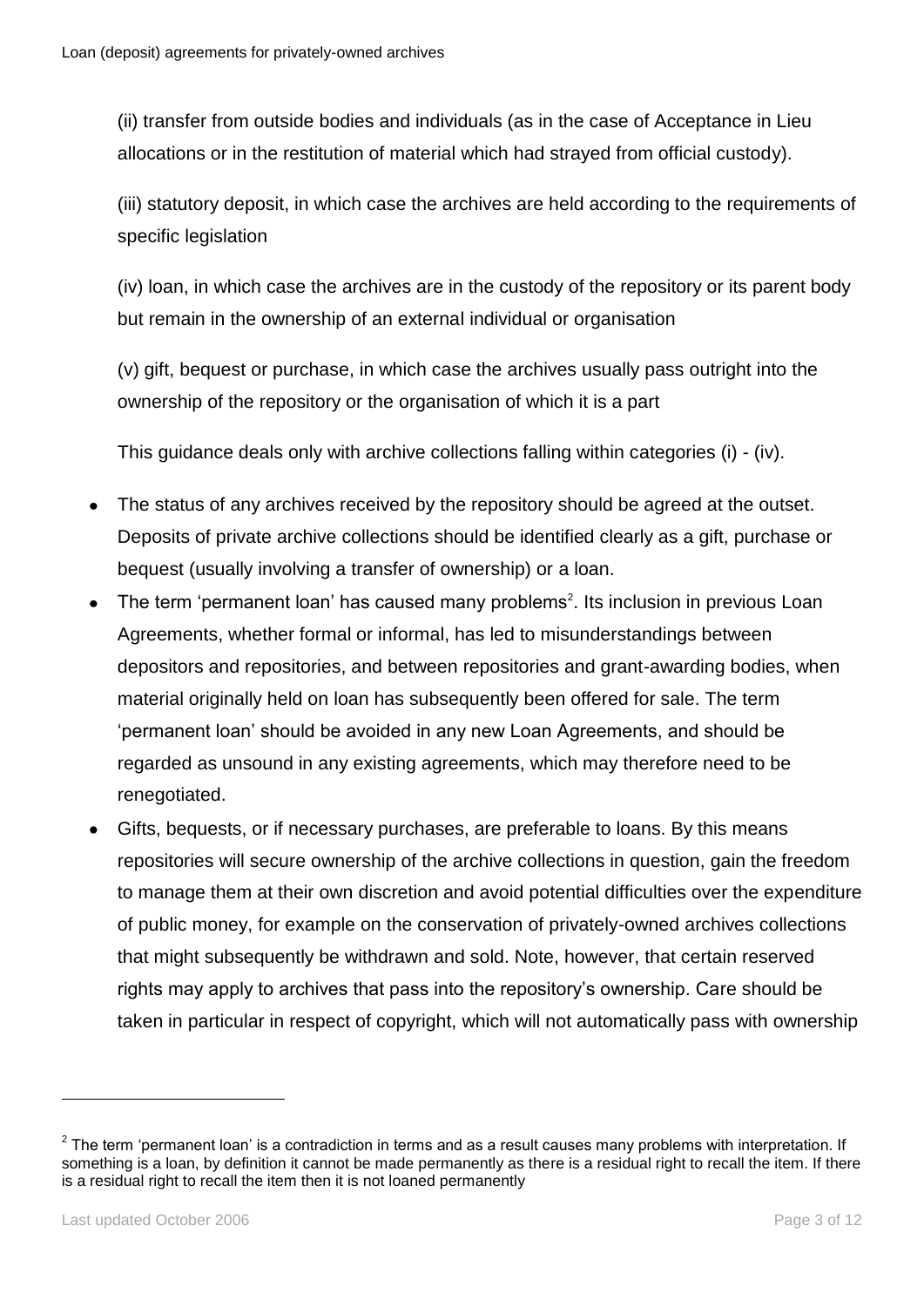of the archives. It may be necessary, for example, to include in a loan agreement an indemnification from the depositor in respect of claims for breach of copyright.

#### **Deposited Private Archives and the Freedom of Information Act 2000**

- Archive collections that pass into the ownership of a repository (or its parent body) that is subject to the Freedom of Information Act are likely to become subject to that Act. Collections deposited on loan may also be caught if they are deemed to be 'held by' or 'on behalf of' a body subject to that Act. The term 'held' is not defined in the FOI Act and there is no single criterion that can be applied in determining whether information is 'held' or not. The National Archives has produced guidance on assessing whether deposited private archive collections are covered by the FOI Act which is available on our [website.](http://www.nationalarchives.gov.uk/documents/information-management/guidance_private_archives.pdf)
- Demonstrating that a private archive collection falls outside FOI will require some form of  $\bullet$ evidence and an agreement in writing, such as a loan agreement, is the best evidence. However this may not provide sufficient evidence on its own to demonstrate that a collection is not 'held' by a body subject to the FOI Act. Supplementary information, such as correspondence, notes of interviews with the depositor and information recording any action that has taken place with respect to the deposited archive, should also be maintained alongside the loan agreement.
- Even if a collection is deemed to fall outside the FOI Act, it is likely that copies of any of its contents that remain with the archives service after the collection has been withdrawn will come within the provisions of that Act unless the contrary can be shown.

#### **Deposited Private Archives and the Environmental Information Regulations 2004**

Any private archive collection that is subject to the FOI Act can be assumed to be subject also to the Environmental Information Regulations (EIR).

In addition, even if a private archive collection is considered to fall outside the scope of the FOI Act, information in it may still be subject to the EIR. The assessment to be made here is whether the information is environmental information as defined in the EIR. If it is, it is likely to be subject to the EIR. This is because unlike the FOI Act, the EIR do not provide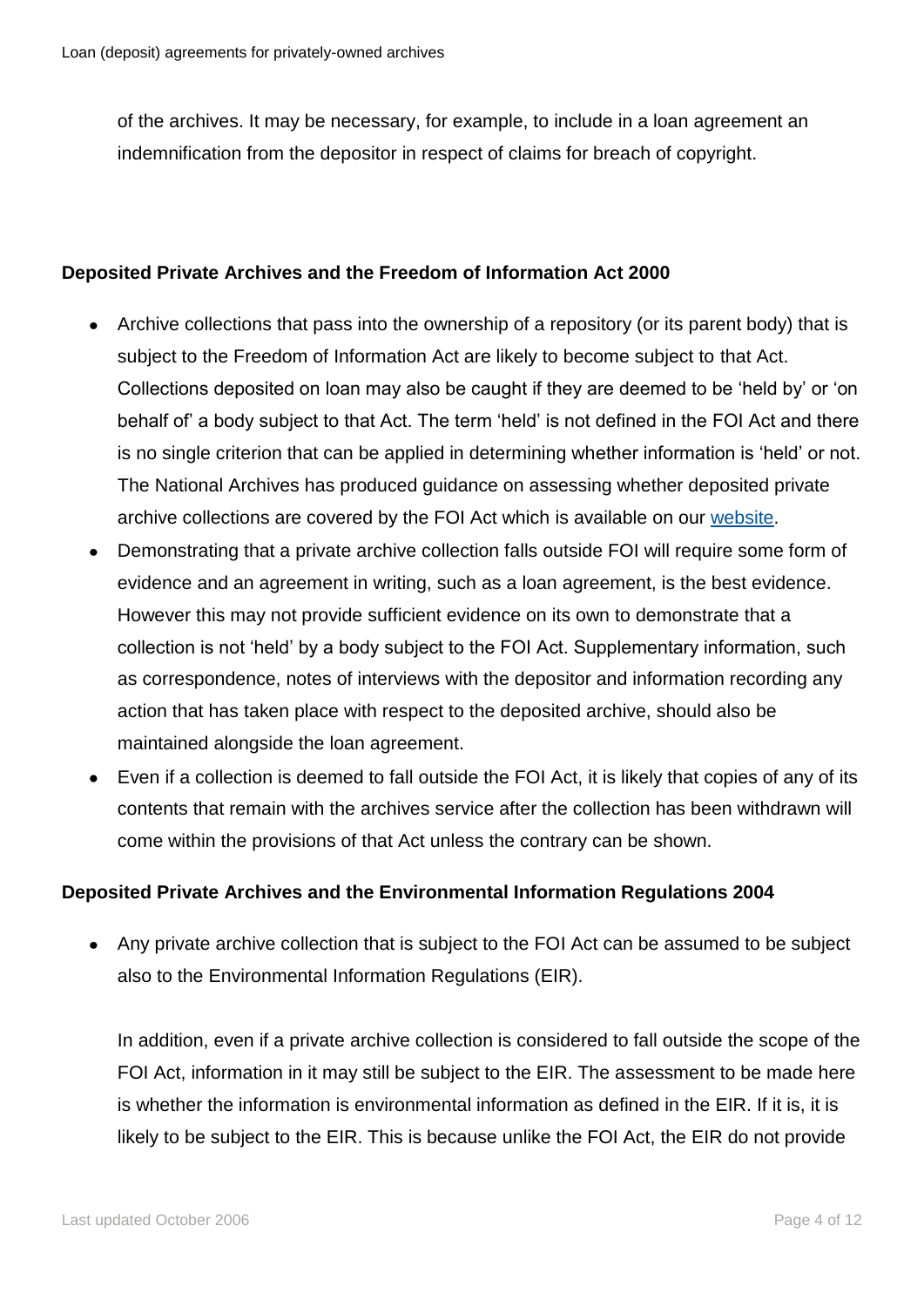for exclusion of information that is held on behalf of an individual or organisation that is not subject to the EIR.

#### **Deposited Private Archives and the Data Protection Act 1998**

Any personal information in an archive collection that is about identifiable living individuals  $\bullet$ may also be subject to the Data Protection Act 1998. This means that repositories may be required to respond to access requests from people who are the subject of the information. One of the effects of a private archive collection being subject to the FOI Act is that more personal information within it may become subject to the Data Protection Act. Guidance on the effects of this is available in the [Code of Practice for Records Managers](http://www.nationalarchives.gov.uk/documents/information-management/dp-code-of-practice.pdf)  [and Archivists](http://www.nationalarchives.gov.uk/documents/information-management/dp-code-of-practice.pdf) under section 51(4) of the Data Protection Act.

## <span id="page-4-0"></span>**3 Why and how to develop a loan agreement**

- Archivists and their governing bodies who are considering accepting privately-owned archives on loan (sometimes referred to as 'deposits') are strongly advised to enter into an unambiguous Loan Agreement with the depositor. Many repositories already have standard forms for this purpose. They set out the intentions of both parties at the outset of the relationship. If drawn up correctly they will also be a form of contract that may at some point be tested at law. For this reason, in order that the agreement is legally enforceable, we recommend that legal advice on the terms of loan agreements be obtained by both sides independently before they are signed.
- The contents of the Agreement should be fully discussed before the loan takes place so that any uncertainties and ambiguities can be addressed and the terms of the agreement can be fully understood, or queried, before it is signed by both parties.
- The Agreement should spell out the reasonable rights and entitlements of both parties with respect to the archives in question: for example, the decisions reserved to the depositor and those assigned to the repository, how the archives will be safeguarded; how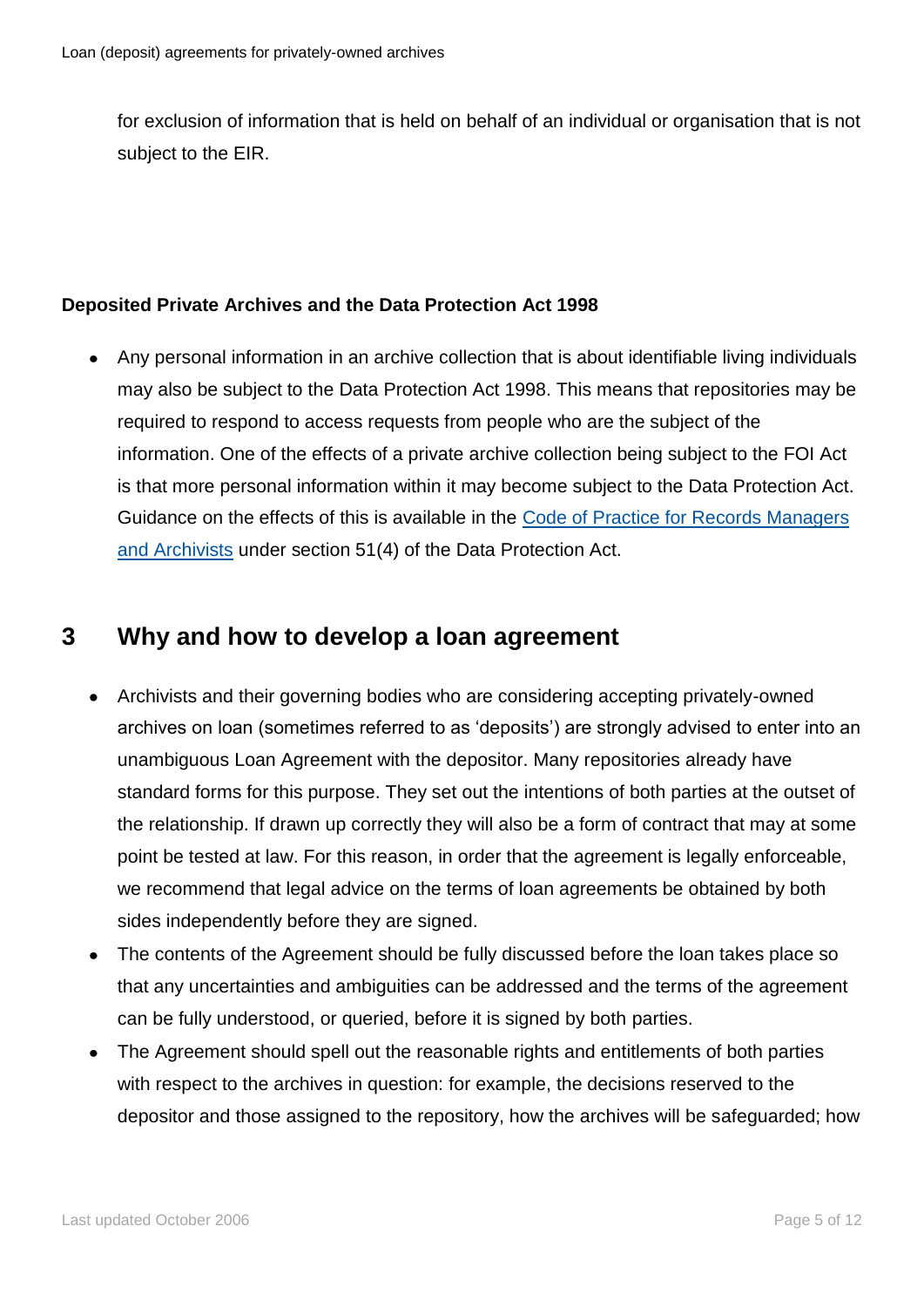and under what conditions or restrictions (if any) they should be made available to the public for study or exhibition, and so on.

- The Agreement should cater for future change. It should include provision for each party to keep the other informed of any change of address or other material change in their circumstances that might affect the terms of the deposit (for example the transfer of responsibility for a repository from one parent authority to another).
- Loans may be either (a) for a specified period, probably with a potential for renewal or  $\bullet$ renegotiation thereafter, or (b) for an indefinite period, which is the more usual arrangement. If archives are offered on 'indefinite' loan, care should be taken by the repository to establish the depositor's precise intentions, for example whether the agreement will be subject to periodic review or whether it would be terminated in certain specified circumstances. Depositors offering archives on indefinite loan will generally not be in a position to commit their heirs and descendants to continuing the loan. It is, therefore, important that contact with the depositor is maintained so that the repository is made aware of any transfer of ownership.

# <span id="page-5-0"></span>**4 Checklist of points for inclusion in loan agreements and example clauses**<sup>3</sup>

The following points should be considered for inclusion in any loan agreements.

#### **Date**

- Date of the agreement
- Date of subsequent review of the agreement

#### **Identity**

 $3$  Please note that the 'example clauses' have been incorporated to help drafting, or if necessary redrafting, of loan agreements for the deposit of privately owned archives. They are not intended to be prescriptive. You are advised to include relevant clauses in your loan agreement either as they stand or, if necessary, with amendments agreed with your legal advisers. You may also need to incorporate additional clauses, not included here, to reflect the specific relationship between your archives service and depositor. **You should seek legal advice before signing an agreement which departs from a previously agreed form of words**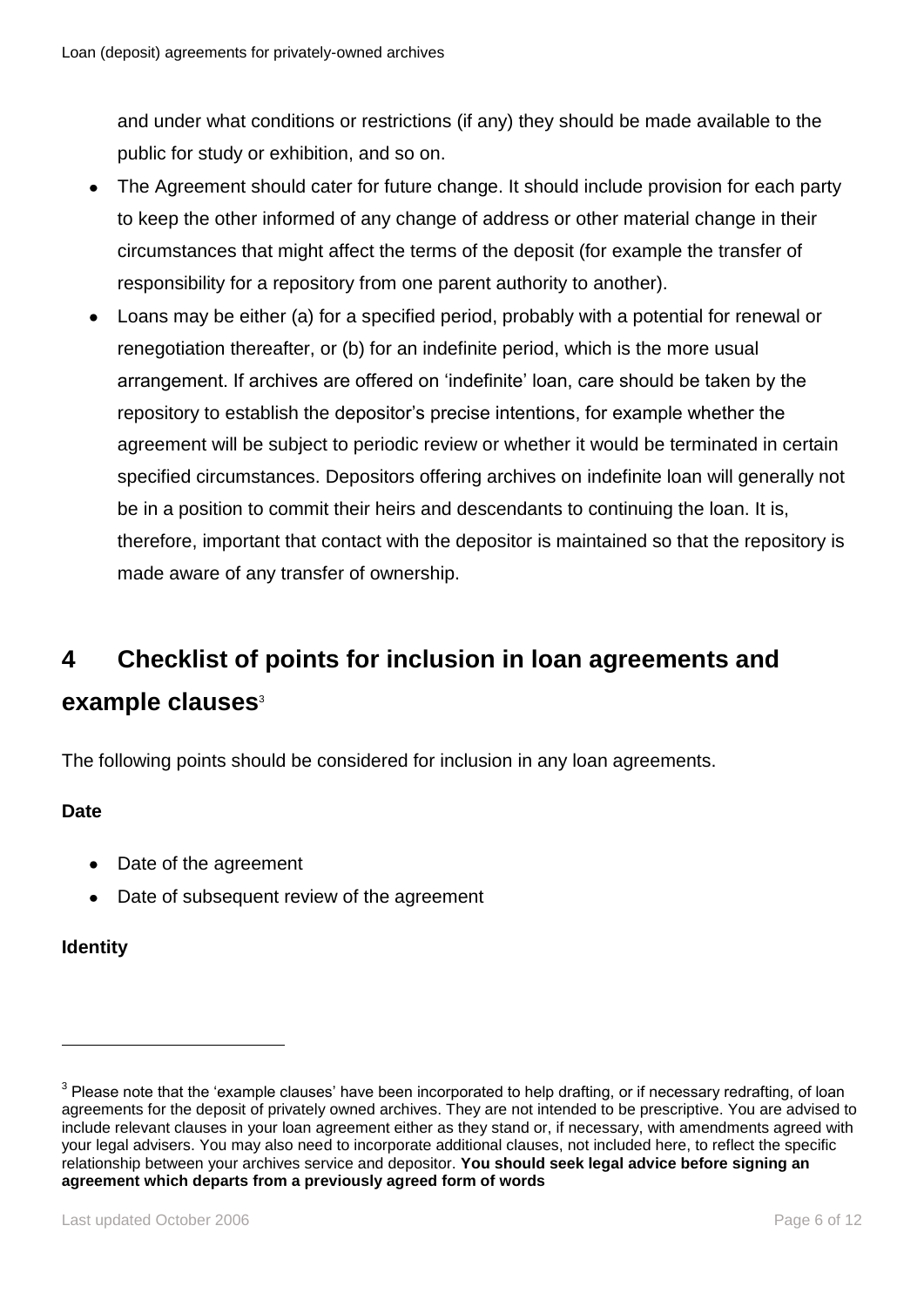• Identity of the depositor of the archive collection and the owner of the information within it if different

For example: 'The depositor, Mr AN Other, acknowledges that he is the owner of the collection. Placing the archives in the custody of the archives service does not alter ownership of the collection.' (This reflects the assumption that the depositor and owner are one and the same). If the position with regard to ownership of information within the collection is complex, you could add 'This neither affects nor alters legal and intellectual ownership of the information in the collection'.

• Identity of the repository and, where applicable, its parent body For example: 'The words 'archives service' means Barsetshire Archives Service of 1 Cathedral Lane, Barchester or any successor body which shall administer the records whilst on deposit.'

#### **Description**

Nature and extent of the material covered by the loan

#### **Term (period) of the loan**

- Fixed period or indefinite (subject to certain recall criteria) For example: 'The agreement shall remain in force for the loan period of x years' or 'The agreement shall remain in force unless revoked by the depositor. The depositor may revoke the agreement only under the terms of withdrawal, which are set out in paragraph x'.
	- o date at which the agreement will be reviewed, if applicable
	- o arrangements for extension (if required)
	- o arrangements for addition of archives to the initial loan (if required)

#### **Authorisations**

Decisions delegated to the repository or reserved to the depositor. This may alternatively be set out under other specific headings and should include:

Whether the repository may identify material not wanted, either at the time of deposit or subsequently, and is authorised to dispose of it without further reference to the depositor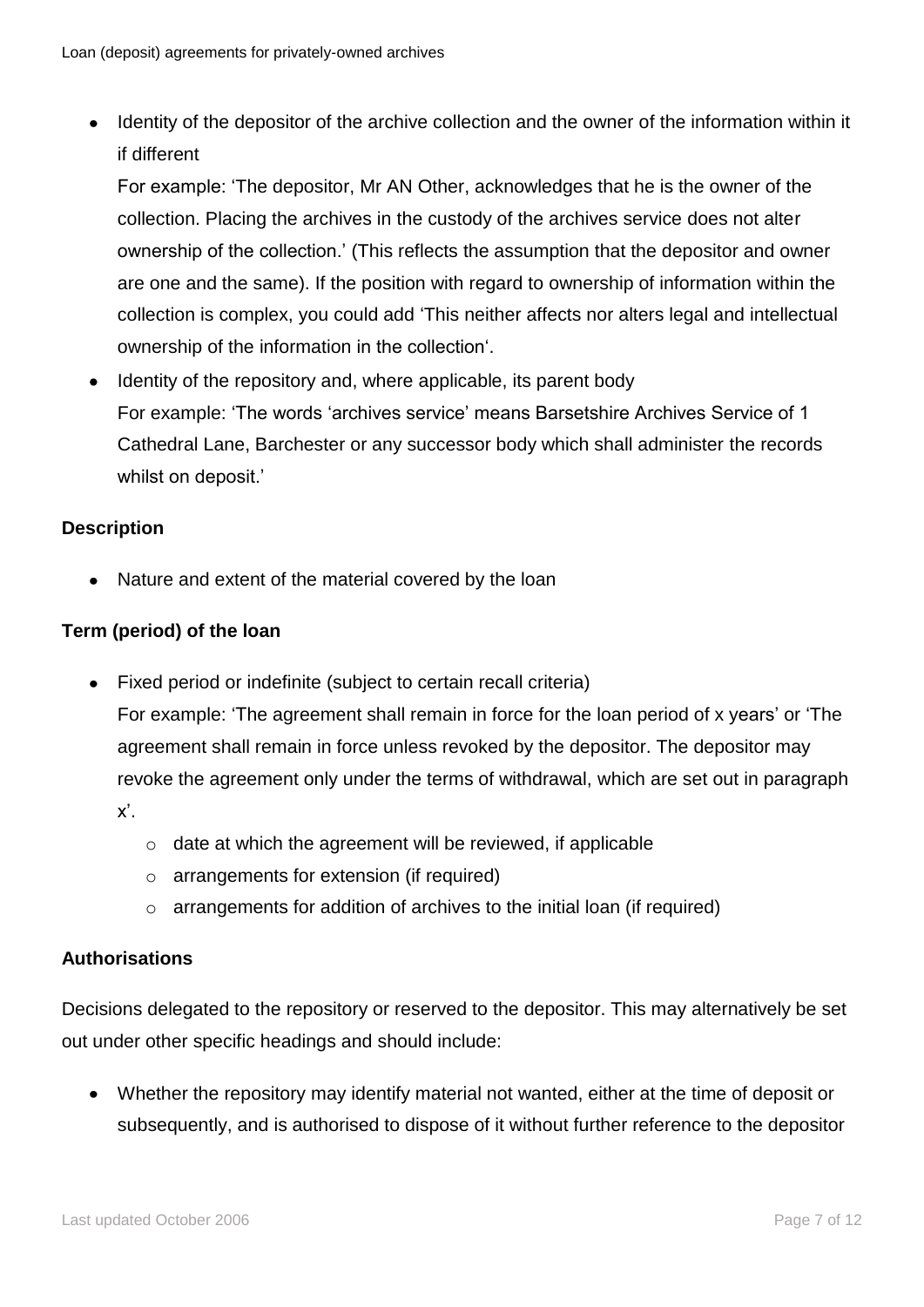For example: 'The archives service reserves the right to return to the depositor any records judged not to merit permanent preservation or, by agreement with the depositor, to destroy them'.

When a collection contains personal information about identifiable living people, whether  $\bullet$ the depositor is retaining any Data Controller responsibilities<sup>4</sup> For example: 'The archives service will become data controller of the records while the records are in the custody of the archives service and will be responsible for compliance with the Data Protection Act 1998'.

It will be necessary to amend this clause if the depositor also has Data Controller responsibilities so as to set out the responsibilities being retained, or any special arrangements, for example, agreement to consult the depositor in specified circumstances.

Whether any other legal authorisations are required, for example for copyright purposes

#### **Services to the depositor**

Agreement over borrowing back by the depositor during the period of the loan For example: 'The depositor is entitled to withdraw records temporarily for up to after giving \_\_\_\_\_\_\_ notice. The depositor or his agent or representative may be required to prove entitlement to the records or show suitable authorisations before deposited records may be withdrawn. The archives service accepts no liability for loss or damage of records while they are withdrawn'.

#### **Storage and maintenance (preservation)**

- The standard of care that will be offered to the archive collection for example 'The records will be stored in the archive service's repository or one of its branches in conditions no less favourable than those considered by the archives service as acceptable for the storage of the archive service's official holdings'.
- Agreement over what the repository undertakes to do by way of sorting, listing, marking and cataloguing and at whose cost (does the deposit come with an endowment and so on).

<sup>&</sup>lt;sup>4</sup> The Data Controller is the person or body with formal responsibility under the Data Protection Act for all collection and use of personal data by the organisation, and for maintaining the rights of data subjects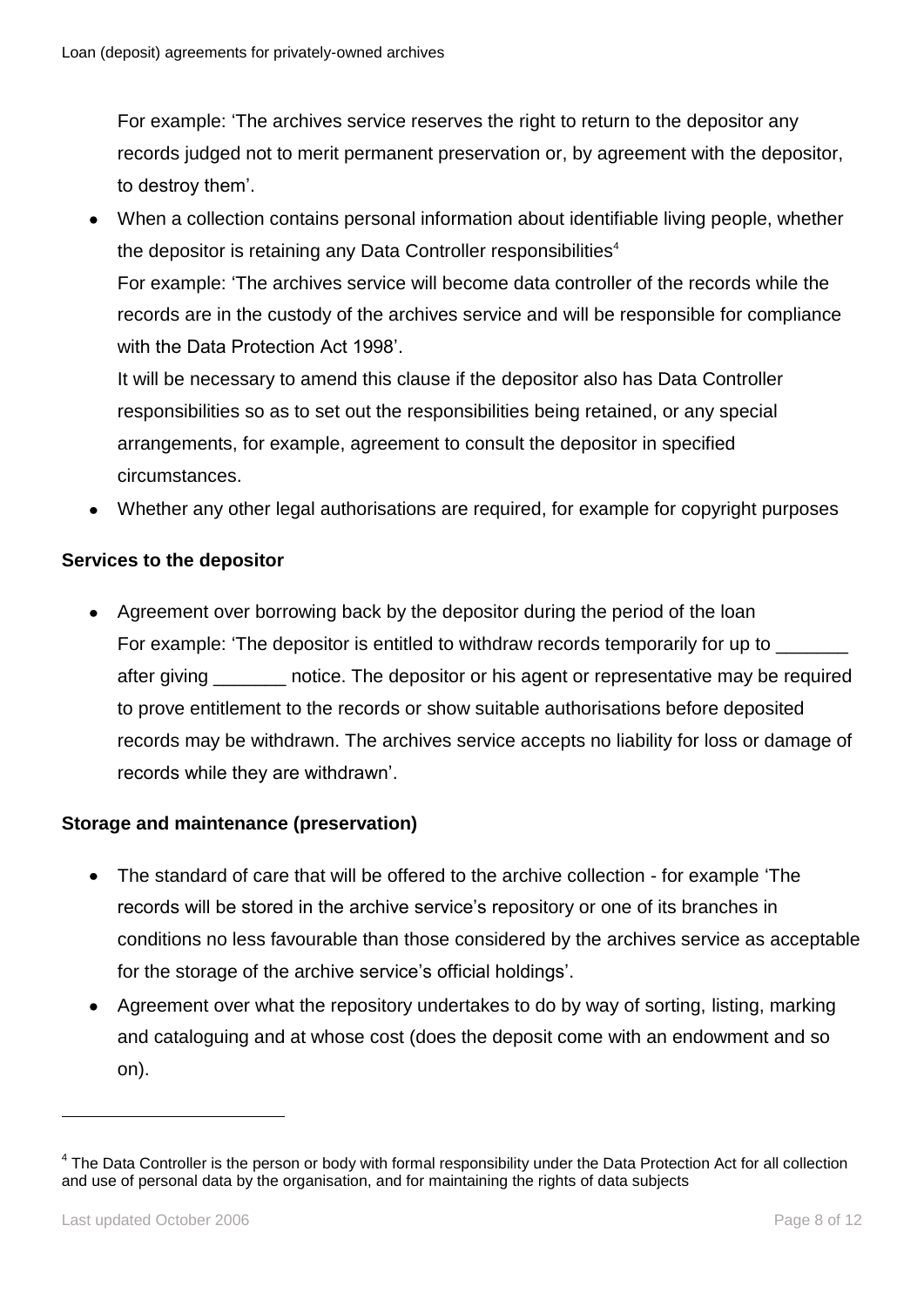For example: 'The records will be listed, as resources allow, by qualified archivists or people working under professional supervision. A copy of the list will be sent to the depositor free of charge. Copyright in all catalogues and finding aids will remain with the archive service.' You may also want to add 'Catalogue reference numbers may be applied in pencil to the surface of individual records for identification and security purposes'.

Whether any conservation will, may or must be undertaken as necessary, at whose cost and with whose consent

For example: 'Appropriate conservation treatments including the physical repair of records may be carried out by qualified conservators or people working under professional supervision where and when considered necessary by the archives service'.

Whether surrogate copies may be made for security or preservation reasons (such as in microform or digital form)

For example: 'In accordance with current copyright legislation the archive service may copy records for preservation purposes'.

Whether any insurance will be provided by the repository or whether the depositor must arrange and pay for this if required and how frequently the archives should be revalued for insurance purposes

For example: 'Deposited private records are covered by the archive service's insurance for their physical repair or restoration after damage from whatever cause while in the archive service's custody. However, no compensation can be provided for the total loss of the records'. This will need amendment if the insurance has exclusions (for acts of war, acts of god and so on).

Arrangements over legal liability for loss or damage to the material while held by the repository.

For example: 'The archives service will take all reasonable precautions compatible with the provision of public access to preserve the records from damage, loss or theft and additions or fraudulent amendments but shall not otherwise be liable beyond this to the depositor for any damage to or loss or theft of them during the deposit period'.

#### **Access and use**

• Whether requests for access must be referred to the depositor or may be handled by the repository in accordance with arrangements agreed with the depositor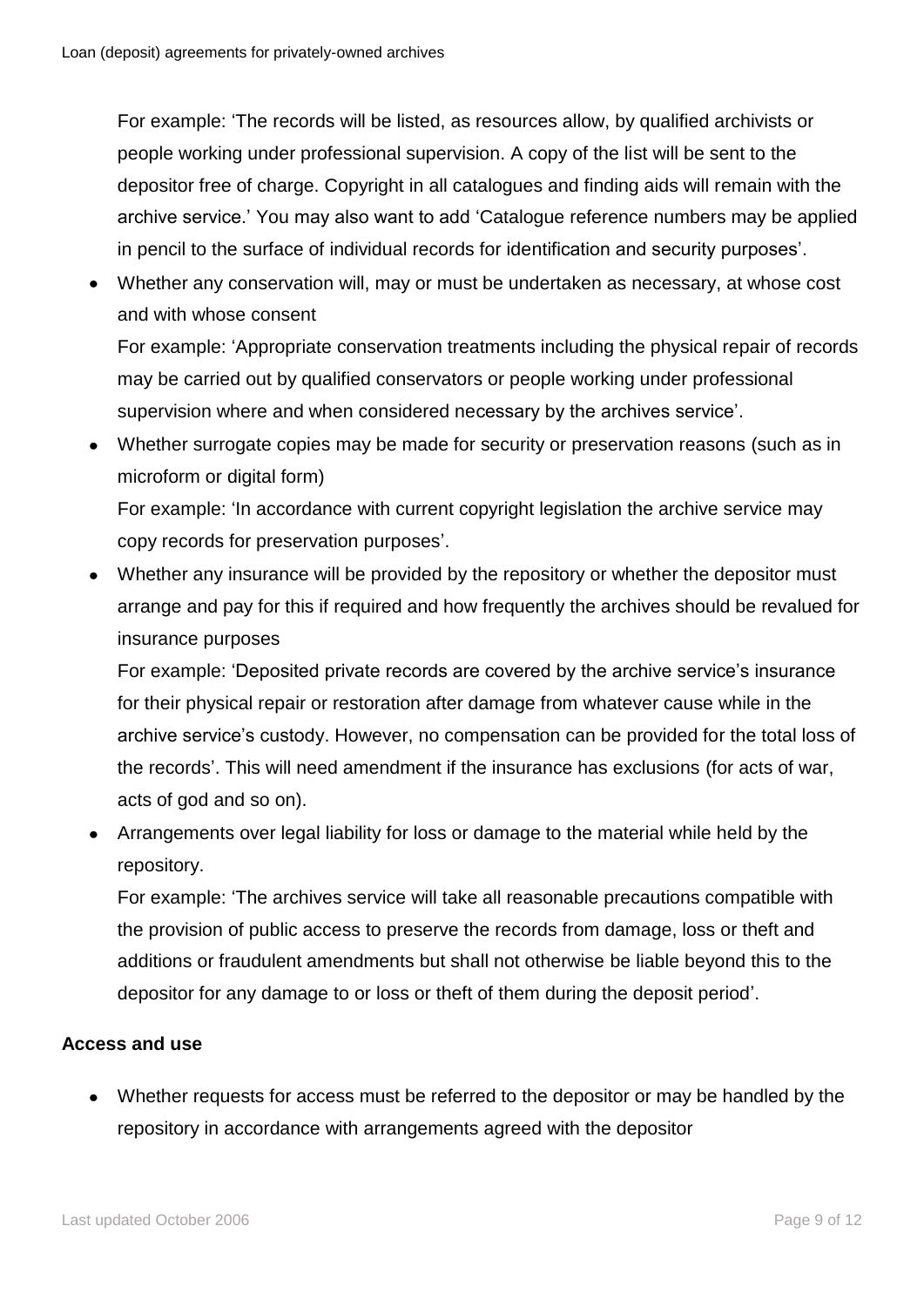For example: 'Subject to any restrictions agreed between the depositor and the archives service and to any statutory or common law provisions, the records shall be made available for public access'.

- Whether any material must be withheld from the public for a specified period (on grounds of confidentiality or liability to third parties) For example: 'By specific agreement between the depositor and the archives service restrictions should be placed on public access to specified individual records'.
- Whether access to any material should or may be withheld pending conservation For example: 'The archives service may restrict access to records which are in need of conservation.'
- Whether the repository may charge for access to the material (if applicable) $5$
- Whether the material may be exhibited without obtaining the depositor's permission on  $\bullet$ each separate occasion

For example: 'Records may be exhibited by the archives service, in original, digital or copy form, without further permission from the depositor, subject to clearance of Intellectual Property Rights as necessary' - it may be necessary to amend this clause if the depositor retains authorisation. You may also wish to include, 'Requests from other institutions for the loan of records for temporary exhibitions will be referred to the depositor for approval' it may also be necessary to amend this clause if authorisation is transferred to the archives service

- Whether copies of the material may be supplied to the public without obtaining the depositor's permission on each separate occasion For example: 'Copies of records will be supplied (at a cost) to members of the public only in accordance with current copyright legislation'.
- Whether the material, or extracts from it, may be published by the repository without  $\bullet$ obtaining the depositor's permission on each separate occasion (will responsibility for administering copyright be withheld, shared or transferred) For example: 'The archives service has the right to publish deposited records in whole or

in part in its own publications without seeking the prior permission of the depositor but with

 $5$  Note that where the collection contains information subject to the Environmental Information Regulations, a charge cannot be made for on-site access although it can be made for any searches undertaken on behalf of a member of the public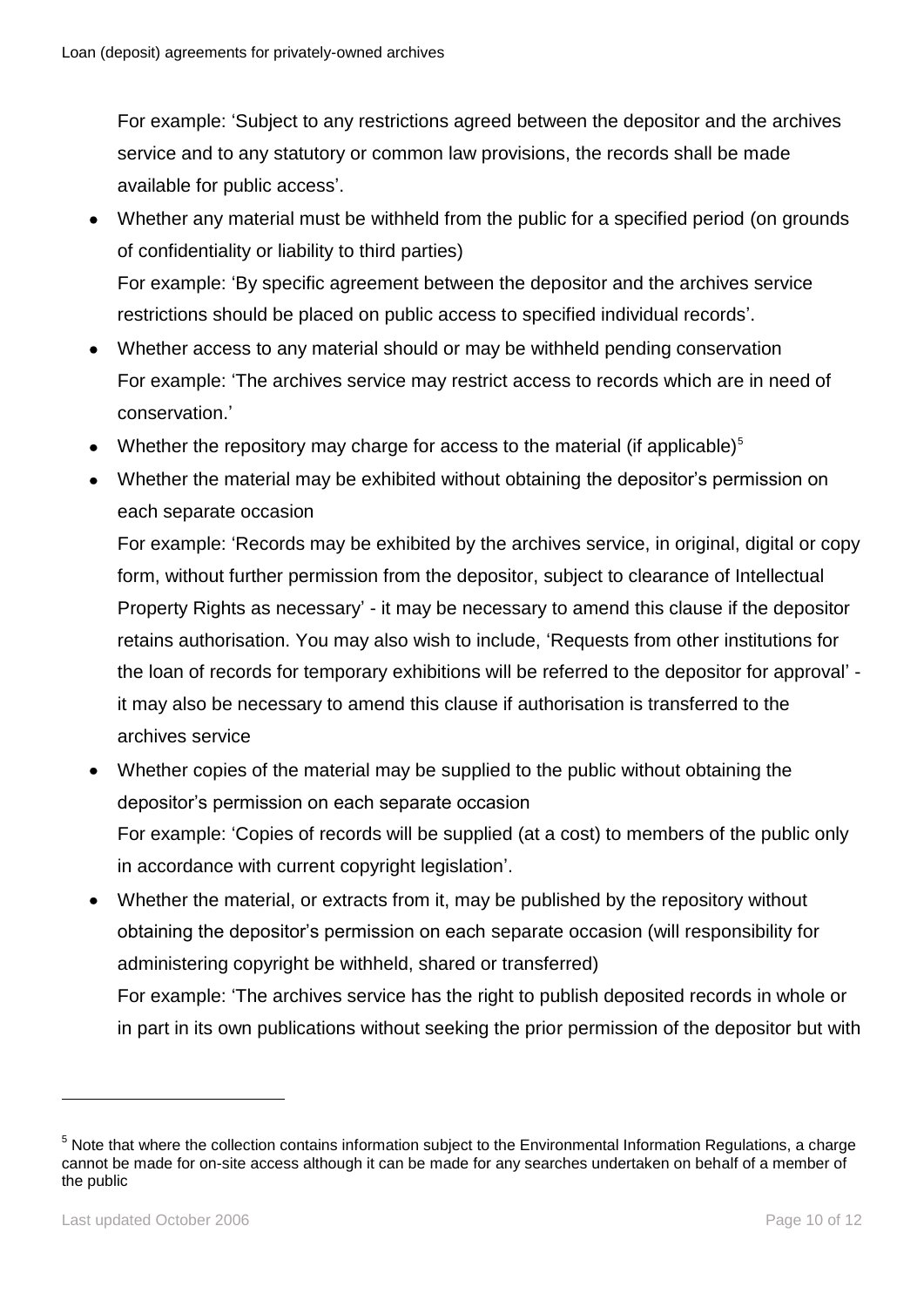due acknowledgement to him' - it may be necessary to amend this clause if the depositor retains authorisation.

Whether the material, or extracts from it, may be published by the members of the public  $\bullet$ without obtaining the depositor's permission on each separate occasion (will responsibility for administering copyright be withheld, shared or transferred) For example: 'The responsibility for granting consent to members of the public to publish records from the collection will be transferred to the archives service but with due acknowledgement to the depositor' - it may be necessary to amend this clause if the depositor retains authorisation. You may also wish to add 'The archives service cannot grant consent on behalf of the copyright owner and responsibility for obtaining copyright clearance rests with the applicant'.

#### **Withdrawal**

- The arrangements to apply in the event of the permanent withdrawal of the archive collection. This includes:
	- Whether a fixed period of notice of withdrawal is required
	- Whether the repository should be offered first refusal of purchase, and
	- Whether the repository will be reimbursed for its costs in caring for the material on the depositor's behalf if withdrawal takes place during the agreed term of the loan For example: 'In the exceptional case that the depositor decides to reclaim records before the agreement expires, x months notice must be given<sup>6</sup>. The depositor will give the archives service the option to buy the records before they are offered to other parties. A reasonable period will be given by the depositor for appropriate funds to be raised by the archives service. The archives service has the right to claim reimbursement for the cost of cataloguing, administering and storing the records and any conservation/preservation work undertaken. The actual costs will be adjusted to reflect cost of living rises between the date the costs were incurred and the date of reimbursement'.
- Arrangement for copies to be made of the deposited collection in the event of withdrawal,  $\bullet$ or for disposal of copies already made

 $^6$  There are specific requirements to give notice of withdrawal of certain controlled classes of records. For example, in the case of manorial records, three months notice of withdrawal is required to be given to the Secretary of the Historical Manuscripts Commission under the Manorial Documents (Amendment) Rules 1967, S2